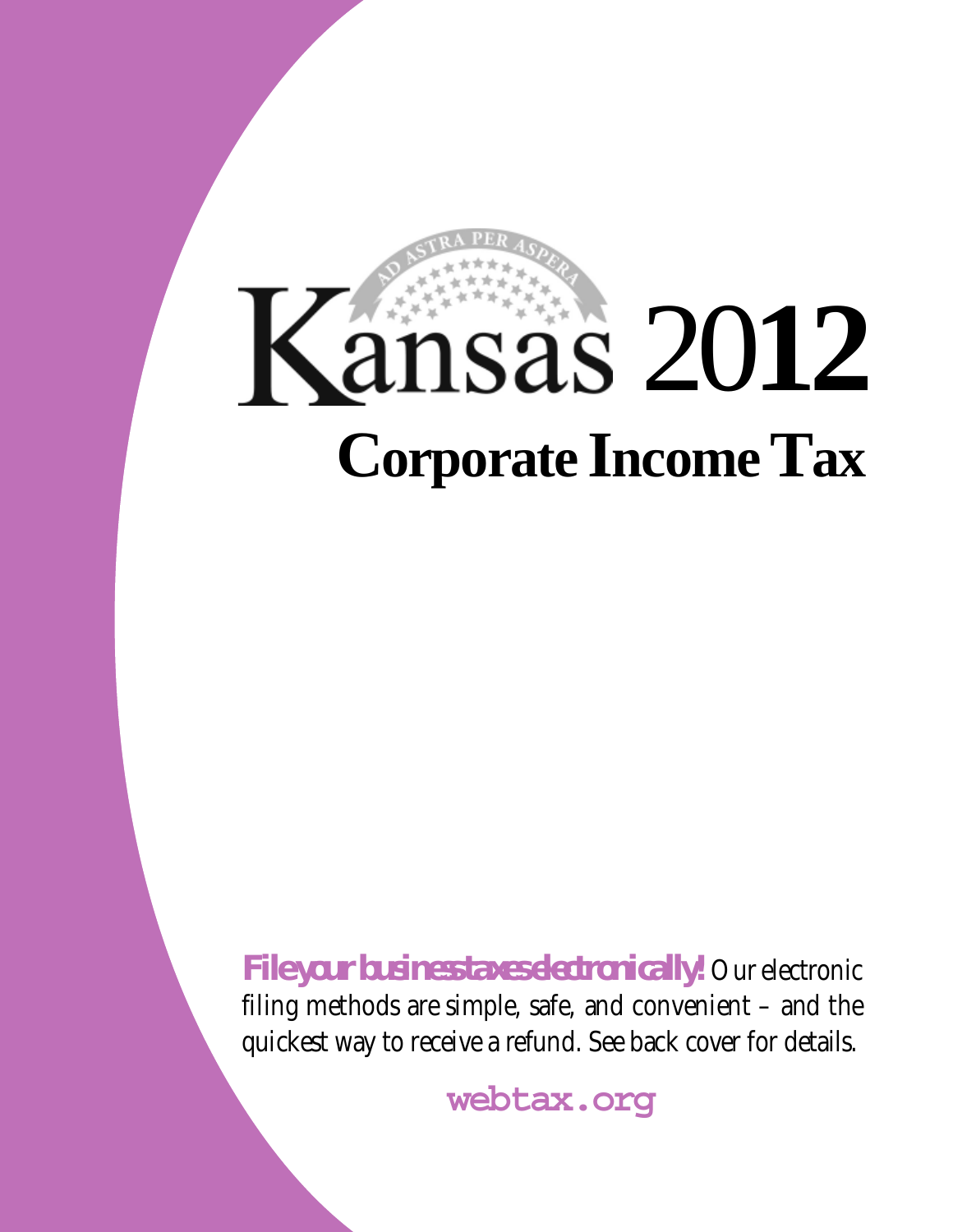# **In This Booklet**

|                                    | $\overline{2}$ |
|------------------------------------|----------------|
|                                    |                |
| Line Instructions for Form K-120   | 6              |
|                                    |                |
|                                    | 11             |
| Line Instructions for Form K-120AS | 15             |
|                                    | 18             |
|                                    | 20             |
|                                    |                |

## **What's New**

**BUSINESS MACHINERY & EQUIPMENT CREDIT (K-64).** The credit for property tax paid on machinery and equipment is no longer available.

**KANSAS EXPENSING DEDUCTION.** This new deduction is available to all Kansas businesses for certain qualifying machinery and equipment, as well as canned computer software, placed into service in Kansas starting in tax year 2012. The deduction is allowed for machinery and equipment purchased in the year that it is placed in service in Kansas and must qualify with the IRS under IRC Section 168: Modified accelerated cost recovery system (MACRS). For details, see instructions for Schedule K-120EX.

**INTEREST RATE CHANGE.** For calendar year 2013, interest will be assessed at 4% per annum (.333% per month or fraction thereof). Penalty for late payment of income tax remains at 1% per month or fraction thereof.

## **General Information**

*If any due date falls on a Saturday, Sunday, or legal holiday, substitute the next regular workday.* 

| <b>Who Must</b><br>File a<br><b>Return</b> | A Kansas Corporate Income Tax return must be filed by all corporations doing business within or deriving income<br>from sources within Kansas who are required to file a federal income tax return, whether or not a tax is due.<br>Unitary Groups (for taxable years after December 31, 1990): If any member of a unitary group has activity in<br>Kansas exceeding that protected by 15 U.S.C. Section 381, all unitary group members having Kansas property,<br>payroll, or sales must file Kansas returns and pay the tax due.<br>Corporations which elect under subchapter S of the IRC (Internal Revenue Code) not to be taxed as a corporation<br>must file a Kansas Partnership or S Corporation return, Form K-120S. All other corporations must file on Form K-120.<br>Exempt Organizations: Any corporation exempt from federal income tax under the provisions of the IRC, and who<br>files Form 990 or Form 990EZ, is exempt for Kansas income tax purposes in each year in which such corporation<br>satisfies the IRC requirement for exemption. However, a corporation that is subject to the tax on unrelated business<br>income by the IRC, who files a Form 990T, is also subject to the tax on unrelated business income for Kansas<br>purposes and must file on Kansas Form K-120.<br>In addition to the corporations exempt from federal income tax, there shall also be exempt for Kansas income tax<br>purposes, insurance companies, banks, trust companies, savings and loan associations, and any other organizations<br>specifically exempt under the laws of the State of Kansas. (National bank associations, banks, trust companies, and<br>savings and loan associations are required to file a Privilege Tax return, Form K-130. Insurance companies are<br>subject to a Premium Tax.) |
|--------------------------------------------|-------------------------------------------------------------------------------------------------------------------------------------------------------------------------------------------------------------------------------------------------------------------------------------------------------------------------------------------------------------------------------------------------------------------------------------------------------------------------------------------------------------------------------------------------------------------------------------------------------------------------------------------------------------------------------------------------------------------------------------------------------------------------------------------------------------------------------------------------------------------------------------------------------------------------------------------------------------------------------------------------------------------------------------------------------------------------------------------------------------------------------------------------------------------------------------------------------------------------------------------------------------------------------------------------------------------------------------------------------------------------------------------------------------------------------------------------------------------------------------------------------------------------------------------------------------------------------------------------------------------------------------------------------------------------------------------------------------------------------------------------------------------------------------------------------------------------|
| When and<br>Where to<br><b>File</b>        | Calendar Year: If your return is based on a calendar year, it must be filed by April 15, 2013.<br>Fiscal Year: If your return is based on a tax year other than a calendar year, it must be filed no later than the 15th<br>day of the fourth month following the end of your tax year.<br>Conformity to Federal Due Dates: Kansas returns are due one (1) month after the federal due date. If the original<br>federal due date is not the 15th day of the third month after the close of a taxable year, the corporation is required to<br>complete item "I" in the taxpayer information section of Form K-120 and enclose a letter indicating the authorizing<br>federal statute. Do not enter your extended due date.<br>Amended Returns: If the amended return will result in a refund then it must be filed within three (3) years from the<br>date the original return was due including any extensions allowed pursuant to law, or two (2) years from the date the<br>tax claimed to be refunded or against which the credit claimed was paid, whichever of such periods expires later.<br>Mail your Corporate Income Tax return and any payment due to the following address: KANSAS CORPORATE<br>TAX, KANSAS DEPARTMENT OF REVENUE, PO BOX 758571, TOPEKA, KS 66675-8571                                                                                                                                                                                                                                                                                                                                                                                                                                                                                                                                      |
| <b>Accounting</b><br><b>Period</b>         | The taxable year for Kansas is the same as the taxable year for federal income tax purposes. If your taxable year<br>changes, or the method of your accounting is changed for federal income tax purposes, then the taxable year and<br>method of accounting shall be similarly changed for Kansas income tax purposes.                                                                                                                                                                                                                                                                                                                                                                                                                                                                                                                                                                                                                                                                                                                                                                                                                                                                                                                                                                                                                                                                                                                                                                                                                                                                                                                                                                                                                                                                                                 |
| <b>Confidential</b><br><b>Information</b>  | Income tax information disclosed to KDOR, either on returns or through department investigation, is held in strict<br>confidence by law. KDOR, the IRS (Internal Revenue Service), the Multi-state Tax Commission and several other<br>states have an agreement under which some tax information is exchanged. This is to verify the accuracy and<br>consistency of information reported on federal and Kansas tax returns.                                                                                                                                                                                                                                                                                                                                                                                                                                                                                                                                                                                                                                                                                                                                                                                                                                                                                                                                                                                                                                                                                                                                                                                                                                                                                                                                                                                             |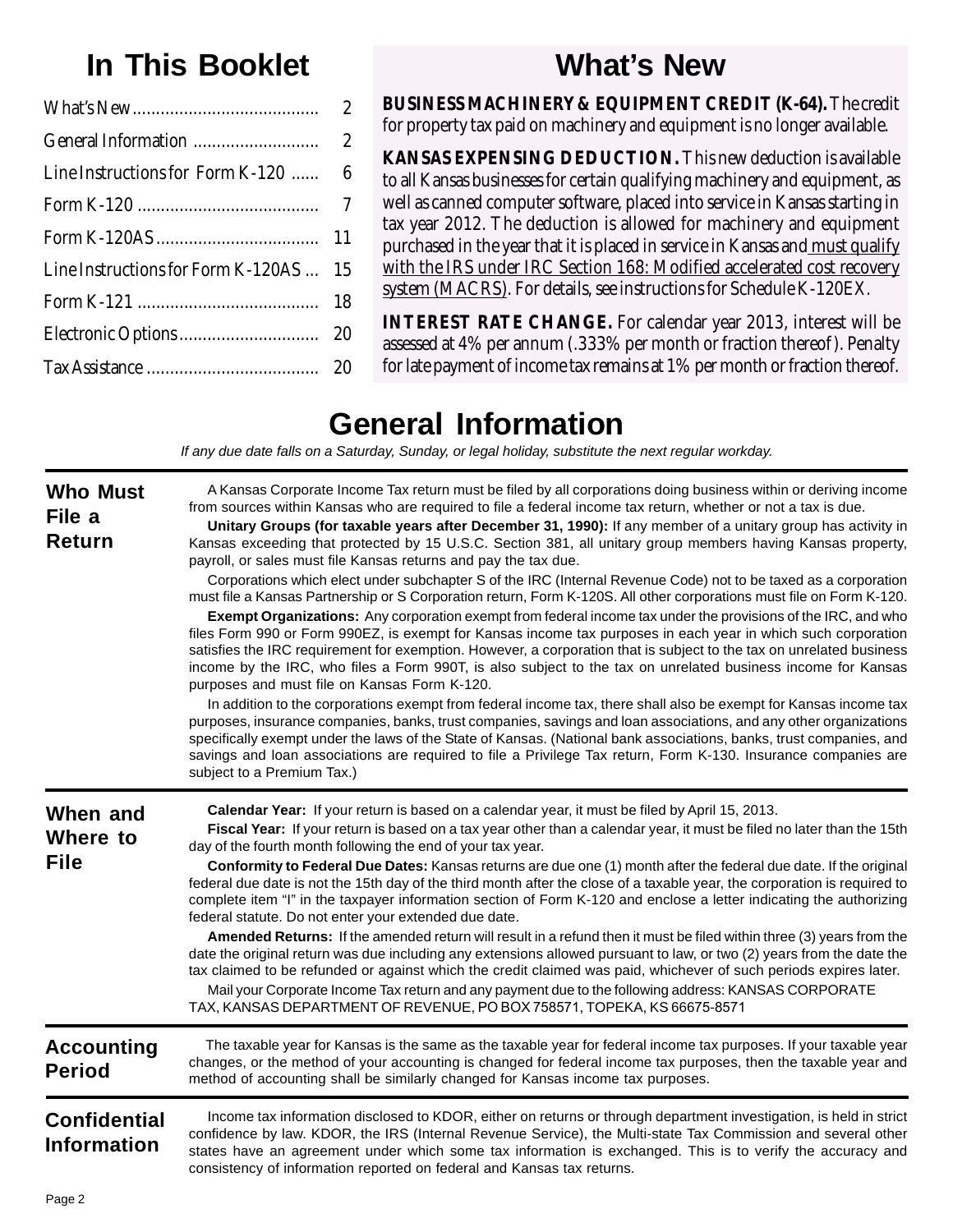| <b>Completing</b><br><b>Your Return</b>                                                                             | All applicable lines on Form K-120 and Form K-120AS must be completed. Be certain to complete all boxes in<br>the Taxpayer Information section of the return.<br>All corporations filing a combined return (single or multiple), or authorized to file using the alternative or separate<br>accounting method, must complete lines 1 through 19 using the total combined income column from Schedule K-121.<br>Nonbusiness Income Claimed: Any taxpayer that claims nonbusiness income on the Kansas return is required<br>to clearly demonstrate that the transaction or activity which gave rise to the income was unusual in nature and<br>infrequent in occurrence or that the income was earned in the course of activities unrelated to the taxpayer's regular<br>business operations in Kansas. The taxpayer must also submit a schedule as required by line 12 of the Specific<br>Line Instructions for Form K-120. If the taxpayer does not demonstrate that the income is nonbusiness and does not<br>submit the required schedules, the income will be considered to be business income by KDOR and the department<br>will apportion that income as business income. |
|---------------------------------------------------------------------------------------------------------------------|---------------------------------------------------------------------------------------------------------------------------------------------------------------------------------------------------------------------------------------------------------------------------------------------------------------------------------------------------------------------------------------------------------------------------------------------------------------------------------------------------------------------------------------------------------------------------------------------------------------------------------------------------------------------------------------------------------------------------------------------------------------------------------------------------------------------------------------------------------------------------------------------------------------------------------------------------------------------------------------------------------------------------------------------------------------------------------------------------------------------------------------------------------------------------------|
| <b>Extension of</b><br><b>Time to File</b><br>An extension of time<br>to <b>file</b> is not an<br>extension to pay. | If you are unable to complete your K-120 by the filing deadline, you may request an extension of time to file. If you<br>filed federal Form 7004 with the IRS for an extension, enclose a copy of that form with your completed K-120 return<br>to automatically receive a six-month extension to file your Kansas return. Kansas does not have a separate extension<br>request form. If you are entitled to a refund, an extension is not required to file the return after the original due date.<br>To pay the balance due for an extension, use the Kansas Corporate Payment Voucher (K-120V) and mark the box<br>indicating an extension payment. If you do not pay the tax due (may be estimated) by the original due date, you will<br>owe interest and may also be charged a penalty on any balance due.                                                                                                                                                                                                                                                                                                                                                                |
| <b>Federal</b><br><b>Return</b>                                                                                     | You must enclose with Form K-120 a copy of the following federal return pages as filed with the IRS. Do not<br>enclose copies of proforma returns. KDOR reserves the right to request additional information as necessary.<br>Pages 1 through 5 of the federal return or consolidated federal return, whichever is applicable. If a consolidated<br>return, you must enclose a company-by-company spreadsheet of income and expense to total the consolidated<br>federal taxable income and a company-by-company spreadsheet of the consolidated balance sheet including<br>Schedules M-1 and M-2.<br>■ Federal schedules to support any Kansas modifications claimed on Form K-120.<br>Federal Forms 851, 1118, and 5471, as applicable.                                                                                                                                                                                                                                                                                                                                                                                                                                       |
| <b>Estimated</b><br>Tax                                                                                             | Every corporation shall pay estimated tax for the taxable year if its Kansas income tax liability can reasonably be<br>expected to exceed \$500. Any corporation which began business in Kansas during this tax year is not required to pay<br>estimated tax and no underpayment of estimated tax penalty will be imposed for this initial year. NOTE: Current year<br>estimated payments cannot be used to off-set prior year tax liabilities. See K.A.R. 92-11-22(c).<br>For your convenience, Kansas offers simple electronic payment solutions for your estimate tax that are available<br>24 hours a day, 7 days a week! There are many advantages to paying electronically – no check to write or voucher to<br>complete and mail; and you get immediate acknowledgment that your payment was received. Additionally, reducing<br>paper consumption is both cost effective and environmentally friendly. Visit our web site at webtax.org to choose a<br>paperless payment option.                                                                                                                                                                                        |
| <b>Business</b><br><b>Income</b><br><b>Election</b>                                                                 | A taxpayer may elect to have all income derived from the acquisition, management, use, or disposition of tangible<br>and intangible property treated as business income. The election is effective and irrevocable for the taxable year of the<br>election and the following nine taxable years. The election is binding on all members of a unitary group of corporations.<br>To make this election, a corporation must file Form K-120EL with KDOR within the time limits established by law.<br>A corporation not previously doing business in Kansas that intends to make this election for its initial year of<br>business must file Form K-120EL within 60 days after filing the articles of incorporation or application for<br>authority to engage in business with the Kansas Secretary of State.<br>For corporations currently doing business in Kansas, the election must be filed on or before the last day of<br>the tax year immediately preceding the tax year for which the election is made.<br>Form K-120EL must be sent separately from the Corporate Income Tax return.                                                                                     |
| <b>Amending</b><br><b>Your Return</b>                                                                               | You must file an amended Kansas return when: 1) an error was made on your Kansas return, 2) there is a change<br>(error or adjustment) on another state's return, 3) there is a change (error or adjustment) on your federal return.<br>Check the AMENDED box in the Taxpayer Information section of Form K-120 if you are amending your 2012<br>Kansas return. Be sure to enclose any applicable supporting documents, such as a copy of the other state's<br>amended return or a copy of the IRS amended return or Revenue Agent's Report or adjustment letter showing and<br>explaining the adjustments. If additional tax is due, complete and enclose Form K-120V, marking an "X" in the<br>"Amended Payment" box.<br>Amended Federal Return: If you are filing an amended federal income tax return, for the same taxable year as<br>your Kansas amended return, you must enclose a complete copy of the amended federal return and full explanations                                                                                                                                                                                                                     |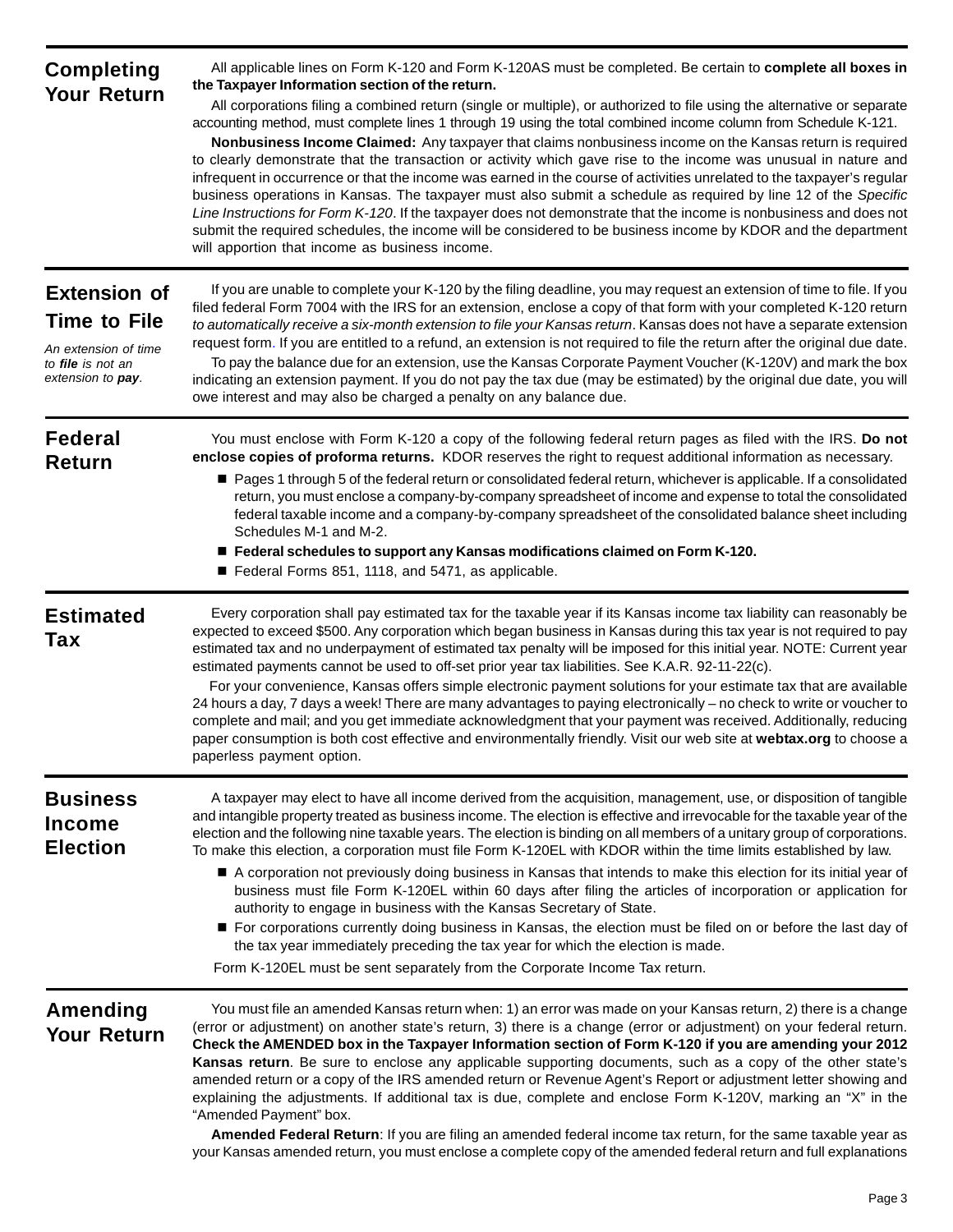**Amending Your Return (continued)** 

of all changes made on your amended Kansas return. If your amended federal return is adjusted or disallowed, you must provide KDOR with a copy of the adjustment or denial letter.

Pay the full amount of tax and interest due on an amended return and no penalty will be assessed. Consult the department's web site for annual interest rates.

If you did not file a Kansas return when you filed your original federal return, and the federal return has since been amended or adjusted, use the information on the amended or adjusted federal return to complete your original Kansas return. A copy of both the original and amended federal returns should be enclosed with the Kansas return along with an explanation of the changes.

**Federal Audit:** Any taxpayer whose income has been adjusted by the IRS must file an amended return with Kansas and include a copy of the Revenue Agent's Report or adjustment letter showing and explaining the adjustments. These adjustments must be submitted within 180 days of the date the federal adjustments are paid, agreed to, or become final, whichever is earlier. Failure by the taxpayer to notify KDOR within the 180 day period shall not bar KDOR from assessing additional taxes or proceeding in court to collect such taxes. Failure by the taxpayer to comply with the requirements for filing returns shall toll the periods of limitation for KDOR to assess or collect taxes.

#### **Definitions**

**Business Income:** For tax years commencing after December 31, 2007, "business income" means: 1) Income arising from transactions and activity in the regular course of the taxpayer's trade or business; 2) income arising from transactions and activity involving tangible and intangible property or assets used in the operation of the taxpayer's trade or business; or 3) income of the taxpayer that may be apportioned to this state under the provisions of the Constitution of the United States and laws thereof, except that a taxpayer may elect that all income constitutes business income.

**Unitary Business;** A multistate business is unitary when the operations conducted in one state benefit or are benefited by the operations conducted in another state or states. The essential test to be applied is whether or not the operation of the portion of the business within the state is dependent upon or contributory to the operation of the business outside the state. If there is such a relationship, the business is unitary. Stated another way, the test is whether a business' various parts are interdependent and of mutual benefit so as to form one business rather than several business entities and not whether the operating experience of the parts are the same at all places.

**Activity Wholly Within Kansas—Single Entity:** If a particular trade or business is carried on exclusively within Kansas or if the activities outside of Kansas are such that federal Public Law 86-272 prohibits another state from imposing a tax, then the entire net income is subject to the Kansas income tax.

**Activity Wholly Within Kansas—Consolidated:** If two or more corporations file a federal income tax return on a consolidated basis, and if each of such corporations derive all of their income and expenses from sources within Kansas, they must file a consolidated return for Kansas income tax purposes.

**Single Entity Apportionment Method:** Any taxpayer having income from business activity which is taxable both within and without this state, other than activity as a financial organization or the rendering of purely personal services by an individual, shall allocate and apportion net income as provided in the Uniform Division of Income for Tax Purposes Act.

**Combined Income Method—Single Corporate Filing:** When a group of corporations conduct a unitary business both within and outside of Kansas, the source of income shall be determined by the combined income approach. The combined income approach is the computation by formula apportionment of the business income of a unitary trade or business properly reportable to Kansas by members of a unitary group. The property, payroll, or sales factor for each member of a unitary business shall be determined by dividing the property, payroll, or sales figure for Kansas by the total property, payroll, or sales figure of the entire group. The average is multiplied by the income of the unitary group to determine the income of the company derived from sources in Kansas.

The Kansas Corporate Tax return filed on the combined income approach must include Schedule K-121.

Any corporation which files a consolidated return for federal purposes and a combined report for Kansas purposes must submit a copy of the consolidated federal Form 1120 and all other schedules and statements necessary to support the taxable income reported on the Kansas return. Schedule K-121 must be used to determine income of the corporation. Schedule K-121 single entity Kansas taxable income is then shown on line 20, Form K-120. The single entity tax from Schedule K-121 is entered on line 24, Form K-120. All corporations filing a combined return (single or multiple) must complete lines 1 through 19 of Form K-120 using the total combined income column from Schedule K-121.

**Combined Income Method—Multiple Corporation Filing:** This method is the same as 'Combined Income Method— Single Corporation Filing' except that any corporation filing using the combined income method with more than one entity doing business in Kansas may file one Kansas return reporting the total combined income on that return and computing and paying the tax due on that return. Schedule K-121 must be used to determine the Kansas taxable income of each separate corporation. Schedule K-121 combined Kansas taxable income is then entered on line 20, Form K-120. The tax rate is then applied to the Kansas taxable income of each corporation with one surtax exemption allowed for each corporate taxpayer. The total tax due for all corporations is then shown on line 24, Form K-120. All corporations filing a combined return (single or multiple) must complete lines 1 through 19 of Form K-120 using the total combined income column from Schedule K-121.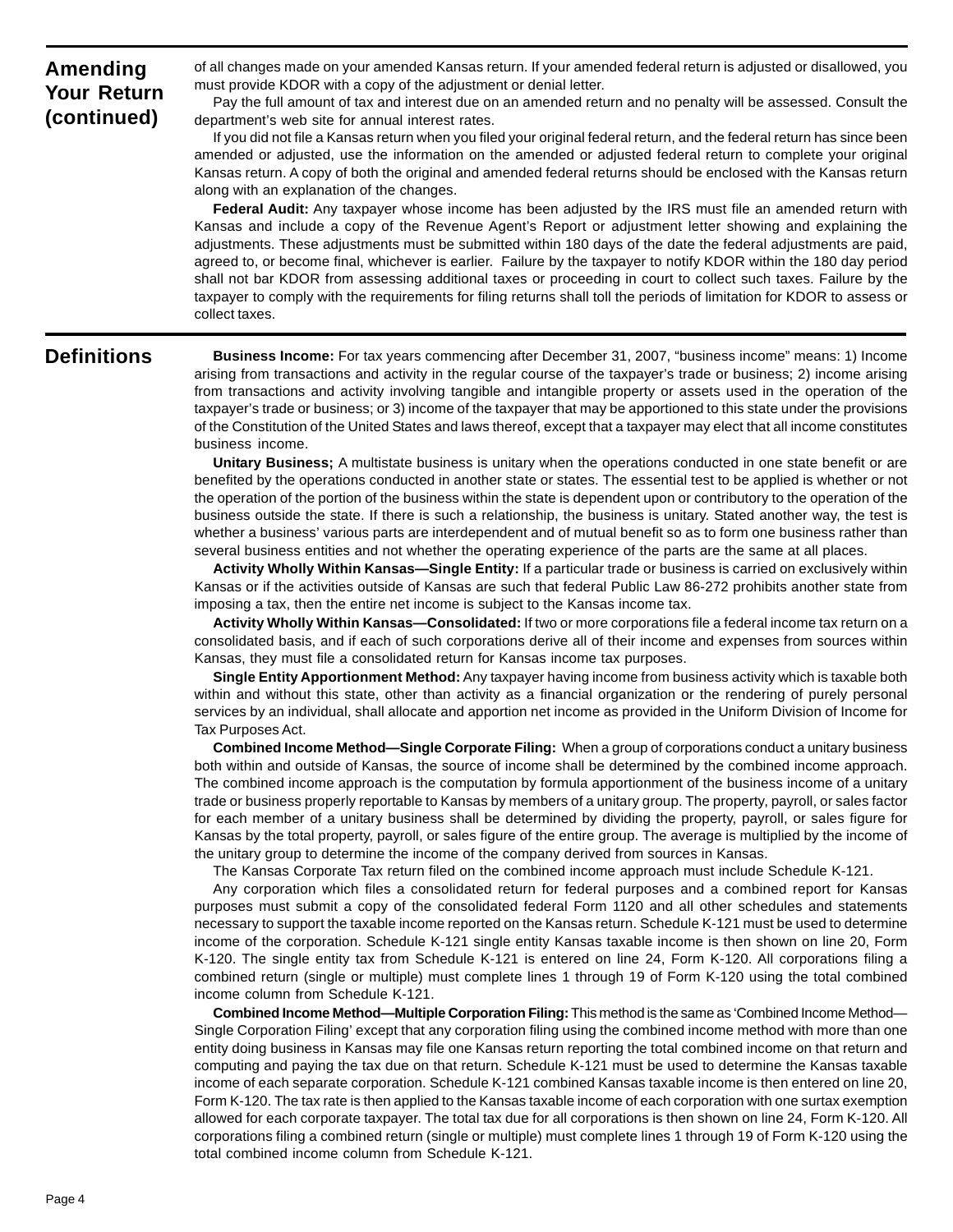#### **Definitions (continued)**

**Qualified Elective Two-Factor Method:** This method may be used by any taxpayer who qualifies and elects to utilize the two-factor formula of property and sales. A qualified taxpayer is any taxpayer whose payroll factor for a taxable year exceeds 200% of the average of the property factor and the sales factor. An election must be made by including a statement with the original tax return indicating that the taxpayer elects to utilize this apportionment method. The election will be effective and irrevocable for the taxable year of the election and the following nine taxable years. The election will be binding on all members of a unitary group of corporations.

**Common Carrier Method:** All business income of railroads and interstate motor carriers of persons or property for-hire shall be apportioned to this state on the basis of mileage. For railroads, multiply the business income by a fraction, the numerator of which is the freight car miles in this state and the denominator of which is the freight car miles everywhere. For interstate motor carriers, multiply the business income by a fraction, the numerator of which is the total number of miles operated in this state and the denominator of which is the total number of miles operated everywhere.

If a unitary group of corporations consists of one or more corporations engaged in railroad or interstate motor carrier operations, including the interstate transport of persons or property for hire by rail or motor carrier, and one or more corporations not engaged in railroad or interstate motor carrier operations, the following method shall be used to determine the apportionable income of the group members engaged in railroad or interstate motor carrier operations. (a) A three-factor formula consisting of property, payroll, and sales shall be used to divide the apportionable business income of the unitary group between each corporation engaged in railroad or interstate motor carrier operations and all other members of the unitary group. The apportionment factor numerators shall consist of the property, payroll, and sales of each corporation engaged in railroad or interstate motor carrier operations. The apportionment factor denominators shall consist of the property, payroll, and sales of the entire unitary group. For purposes of this subsection, the property, payroll, and sales factors shall be as defined in the uniform division of income for tax purposes act, K.S.A. 79-3271 et seq., and amendments thereto, and the regulations promulgated under this act. (b) The apportionable business income of each corporation engaged in railroad or interstate motor carrier operations shall be determined by multiplying the apportionable business income of the unitary group by the fraction computed according to subsection (a). (c) The apportionable business income of each corporation engaged in railroad or interstate motor carrier operations as determined according to subsection (b) shall then be apportioned to this state by using the single-factor mileage formula set forth in K.S.A. 79-3279(a), and amendments thereto. (d) The apportionable business income of each corporation in the unitary group that is not engaged in railroad or interstate motor carrier operations shall be determined by subtracting the amount determined in subsection (b) from the apportionable business income of the unitary group. (e) The apportionable business income of each corporation in the unitary group that is not engaged in railroad or interstate motor carrier operations, as determined in subsection (d), shall be apportioned to this state by using the applicable apportionment formula specified in K.S.A. 79-3279(b), and amendments thereto. K.A.R. 92-12-114.

**Alternative Accounting Method:** If the uniform allocation and apportionment provisions do not fairly represent the extent of the taxpayer's business activity in this state, the taxpayer may petition for, or the Secretary of Revenue may require, in respect to all or any part of the taxpayer's business activity, if reasonable: (a) Separate accounting; (b) the exclusion of one or more of the factors; (c) the inclusion of one or more additional factors; or (d) the employment of any other method to effect an equitable allocation and apportionment of the taxpayer's income. A copy of the letter from KDOR granting the use of an alternative method must be enclosed with the return when filed. Enter the amount determined on your separate schedule on line 20, Form K-120. All corporations filing a combined return (single or multiple), or authorized to file using the alternative or separate accounting method, must complete lines 1 through 19 using the total combined income column from Schedule K-121.

**Separate Accounting Method:** The separate method of reporting income to Kansas is allowable only in unusual circumstances and with the permission of KDOR where the use of the three-factor formula does not fairly represent the taxpayer's business activity. Before a taxpayer engaged in a multistate business may use the separate accounting method, the following requirements must be satisfied:

- The books and records are kept by recognized accounting standards to reflect accurately the amount of income of the multistate business which was realized in Kansas during the taxable period;
- The management functions of the business operations within Kansas are separate and distinct so that in conducting the Kansas business operations the management within Kansas did not utilize or incur centralized management services consisting of operational supervision, advertising, accounting, insurance, financing, personnel, physical facilities, technical and research, sales and servicing or purchasing during the taxable period;
- The business operations within Kansas are separate and distinct and do not contribute to or depend upon the overall operations of the company, and there are no interstate, intercompany, or interdivisional purchases, sales or transfers during the taxable period.

If all three requirements are not satisfied, the taxpayer shall determine Kansas taxable income by use of the apportionment formula.

Enter the amount determined on your separate schedule on line 20, Form K-120. All corporations filing a combined return (single or multiple), or are authorized to file using the alternative or separate accounting method, must complete lines 1 through 19 using the total combined income column from Schedule K-121.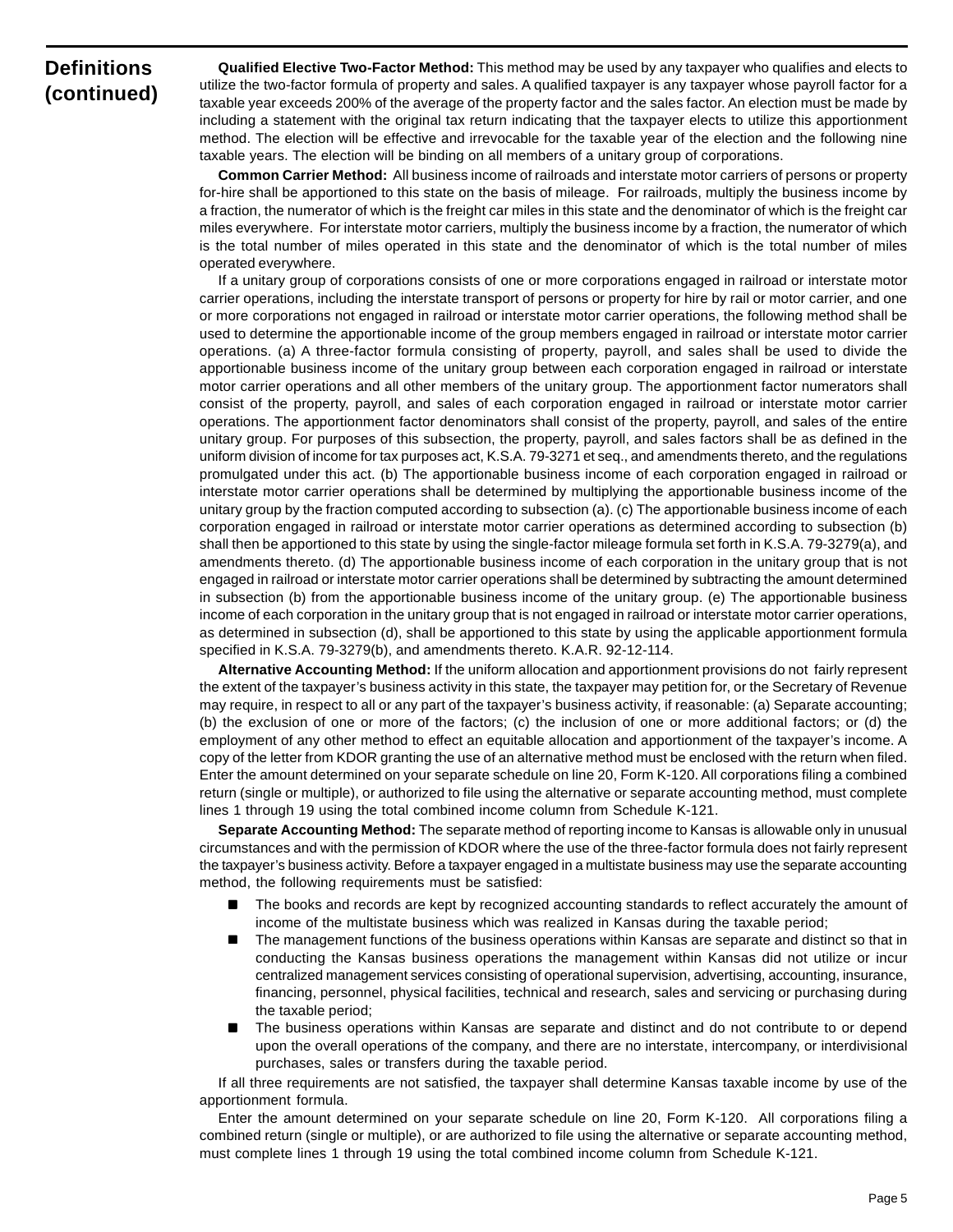#### **TAXPAYER INFORMATION**

If any "Taxpayer Information" has changed from the last original return you filed, please check the change box "J".

**Name and Address:** PRINT or TYPE the corporate name and address in the spaces provided.

**Beginning and Ending Dates:** Enter the beginning and ending dates of the corporation's tax year, even if it is a calendar year.

**Final Return:** If a final return is being filed and the corporation is being liquidated, enter the discontinuation date in box "D" and enclose a copy of the federal form that states the federal code section the corporation was liquidated under.

**Information Requested in Boxes A through J:** Complete all requested information. For item A, refer to page 5. For Item B, enter the NAICS code. For items E and F, use the standard two-letter state abbreviation.

#### **INCOME**

**LINE 1—FEDERAL TAXABLE INCOME.** Enter federal taxable income after net operating loss and special deductions. All corporations filing a combined return (single or multiple), or are authorized to file using the alternative or separate accounting method, must complete lines 1 through 19. Combined income filers must use the total combined income column from Schedule K-121. A copy of certain pages of the federal return must be enclosed in all cases. See instructions on page 3.

**LINE 2—TOTAL STATE AND MUNICIPAL INTEREST.** Enter interest income received, credited, or earned by you during the taxable year from any state or municipal obligations such as bonds and mutual funds. Reduce the income amount by any related expenses (such as management or trustee fees) directly incurred in purchasing these state or political subdivision obligations.

DO NOT include interest income or obligations of the state of Kansas or any Kansas political subdivision issued after December 31, 1987, or the following bonds exempted by Kansas law:

- Board of Regents Bonds for Kansas Colleges & Universities
- Electrical Generation Revenue Bonds
- Industrial Revenue Bonds
- Kansas Highway Bonds
- Kansas Turnpike Authority Bonds
- Urban Renewal Bonds

If you are a shareholder in a fund that invests in both Kansas and other states' bonds, only the Kansas bonds are exempt. Use the information provided by your fund administrator to determine the amount of taxable (non-Kansas) bond interest to enter here.

**LINE 3—TAXES ON OR MEASURED BY INCOME OR FEES OR**  PAYMENTS IN LIEU OF INCOME TAXES. Enter the taxes on or measured by income or fees or payments in lieu of income taxes which you deducted on your federal return in arriving at your federal taxable income. Federal environmental tax must be added back to federal taxable income to the extent it is used as a deduction in arriving at federal taxable income. **You must complete Part IV - Schedule of Taxes.** 

**LINE 4—FEDERAL NET OPERATING LOSS DEDUCTION.** Enter the federal net operating loss deduction that was claimed on the Federal Income Tax return for the taxable year.

**LINE 5—OTHER ADDITIONS TO FEDERAL TAXABLE INCOME.**  Enter on line 5 any of the following which are additions to your federal taxable income:

• **Learning Quest 529 Education Savings Program.** Amount of any "nonqualified withdrawal" from Learning Quest.

*(Tax credits for the additions that follow may be claimed on Part I of Form K-120 – schedules required.)* 

- **Disabled Access Credit.** Amount of depreciation deduction or business expense deduction claimed on your federal return that was used to determine the disabled access credit on your Schedule K-37.
- **Small Employer Healthcare Credit.** Reduce the amount of expense deduction that is included in federal taxable income by the dollar amount of the credit claimed. Complete Schedule K-57 and enclose it with your return.
- **Community Service Contribution Credit.** Amount of any charitable contribution claimed on your federal return used to compute the Community Service Contribution Credit on Schedule K-60.
- **Swine Facility Improvement Credit.** Amount of any costs claimed on your federal return and used as the basis for this credit on Schedule K-38.
- **Regional Foundation Contribution Credit.** Amount of any charitable contribution claimed on your federal return used to compute the Regional Foundation Credit on Schedule K-32.
- **Individual Development Account (IDA) Credit.** Amount of the contribution claimed to the extent the same is the basis for claiming the IDA Credit on Schedule K-68.
- **Expenditures–Energy Credits.** Amount of any expenditures claimed to the extent the same is claimed as the basis for any credit allowed on Credit Schedule K-73, K-77, K-79, K-81, K-82, or K-83.
- **Amortization–Energy Credits.** Amount of any amortization deduction claimed, to the extent the same is claimed on the federal income tax form for deduction, with regard to Credit Schedule K-73, K-77, K-79, K-82 or K-83 and any amount claimed in determining federal adjusted gross income on carbon dioxide recapture, sequestration or utilization machinery and equipment, or waste heat utilization system property.

**LINE 6—TOTAL ADDITIONS TO FEDERAL TAXABLE INCOME.**  Add lines 2 through 5 and enter the result on line 6.

**LINE 7—INTEREST ON U.S. GOVERNMENT OBLIGATION.** Enter any interest or dividend income received from obligations or securities of any authority, commission or instrumentality of the United States and its possessions that was included in your federal taxable income. This includes U.S. Savings Bonds, U.S. Treasury Bills, and the Federal Land Bank. You must reduce the interest amount by any related expenses (such as management or trustee fees) directly incurred in the purchase of these securities.

If you are a shareholder in a mutual fund that invests in both exempt and taxable federal obligations, only that portion of the distribution attributable to the exempt federal obligations may be subtracted here.

Enclose a schedule showing the name of each U.S. Government obligation interest deduction claimed.

Interest from the following are taxable to Kansas and may NOT be entered on this line:

- Federal National Mortgage Association (FNMA)
- Government National Mortgage Association (GNMA)
- Federal Home Loan Mortgage Corporation (FHLMC)

**LINE 8—IRC SECTION 78 AND 80% OF FOREIGN DIVIDENDS.**  Enter the amount included in federal taxable income pursuant to the provisions of Section 78 of the Internal Revenue Code and 80% of dividends from corporations incorporated outside of the United States or the District of Columbia which are included in federal taxable income. Enclose a schedule to support the amount shown.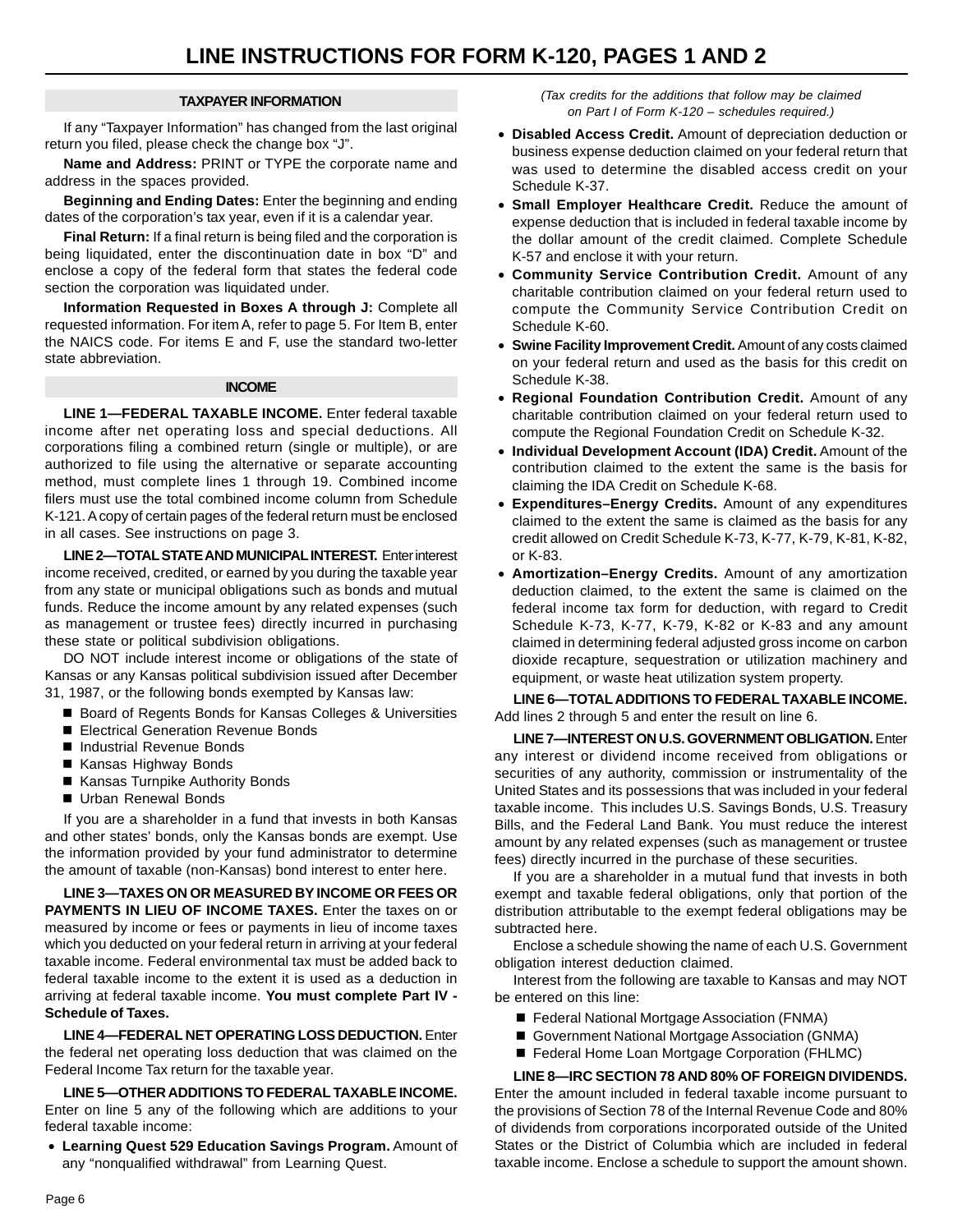**LINE 9—OTHER SUBTRACTIONS FROM FEDERAL TAXABLE** 

**INCOME.** Enter on line 9, a total of the following subtractions from your federal taxable income (schedule required):

- **Refunds or Credits.** Any refund or credit for overpayment of taxes on or measured by income or fees or payments in lieu of income taxes imposed by this state, or any taxing jurisdiction, to the extent included in federal taxable income.
- **Jobs and WIN Tax Credit.** Amount of federal targeted jobs and WIN credit.
- **Kansas Venture Capital, Inc. Dividends.** Dividend income received as a result of investing in stock issued by Kansas Venture Capital, Inc.
- **Electrical Generation Revenue Bonds.** Gain from the sale of Electrical Generation Revenue Bonds that was included in your federal taxable income.
- **Learning Quest Education Savings Program.** Amount of contributions deposited in the Learning Quest Education Savings Program or from a qualified 529 tuition program established by another state, to a maximum of \$3,000 per student (beneficiary).
- **Sale of Kansas Turnpike Bonds.** Gain from the sale of Kansas Turnpike Bonds that was included in your federal taxable income.
- **Qualified Long-Term Care Insurance Contracts.** Amount not exceeding \$1000 per contract, per taxpayer, of the premium costs paid for qualified long-term care insurance contracts as defined by Public Law 104-191, section 7702B paragraph (b).
- **Amortization–Energy Credits.** Amount of amortization deduction allowed relating to Schedule K-73, K-77, K-79, K-82 or K-83, and amount of amortization deduction allowed for carbon dioxide capture, sequestration or utilization machinery and equipment, or waste heat utilization system property. (55% of the amortization costs may be subtracted in the first year and 5% may be subtracted for each of the succeeding 9 years.)

**LINE 10—TOTAL SUBTRACTIONS FROM FEDERAL TAXABLE INCOME.** Add lines 7 through 9 and enter the result on line 10.

**LINE 11—NET INCOME BEFORE APPORTIONMENT.** Add lines 1 through 6 and subtract line 10.

#### **APPORTIONMENT and ALLOCATION**

**LINE 12—NONBUSINESS INCOME—TOTAL COMPANY.** Enter total amount of nonbusiness net income everywhere that is to be directly allocated.

Any taxpayer that claims nonbusiness income on the Kansas return is required to clearly demonstrate that the transaction or activity which gave rise to the income was unusual in nature and infrequent in occurrence and tangible or intangible property or assets were not used in the operations of the taxpayer's regular trade or business. The taxpayer must also submit a schedule as required below. If the taxpayer does not demonstrate that the income is nonbusiness and does not submit required schedule(s), the income will be considered to be business income by KDOR and the department will apportion it as business income.

From the items of income directly allocated, there shall be deducted the expenses related thereto. The term "expenses related thereto" as used in this paragraph means any allowable deduction or portion thereof attributable to such income and a ratable part of any other allowable deductions which cannot definitely be allocated to some item or class of income.

A schedule must be submitted with the return showing: 1) the gross income from each class of income being specifically allocated, 2) the amount of each class of related expenses together with an explanation or computations showing how amounts were arrived at, 3) the total amount of the related expense for each income class, and 4) the net income for each income class. The schedules should provide appropriate columns as set forth above for items

specifically assigned to Kansas and for nonbusiness items specifically assigned outside Kansas. An explanation must also be enclosed to explain specifically why each item of income arose from unusual and infrequent transactions outside of the regular course of the corporation's trade or business.

**LINE 13—APPORTIONABLE BUSINESS INCOME.** Subtract line 12 from line 11. Enter the result on line 13.

**LINE 14—AVERAGE PERCENT TO KANSAS.** Enter applicable percentages in spaces A, B & C. If qualified and utilizing the elective two-factor formula, do not enter a percentage in space B. Enter on line 14 the average percent from Form K-120AS, Part VI, line E **or**  K-121, Part II, line 5. Round percentage to the fourth decimal point only. **If your business is wholly within Kansas enter 100.0000.** 

**LINE 15—AMOUNT TO KANSAS.** Multiply line 13 by line 14. Enter the result on line 15.

**LINE 16—NONBUSINESS INCOME–KANSAS.** Enter total amount of nonbusiness net income directly allocated to Kansas. Enclose a schedule to support the amount shown.

**LINE 17—KANSAS EXPENSING DEDUCTION:** Enter the amount of your Kansas expensing deduction from Schedule K-120EX and enclose a copy of your completed K-120EX and federal Form(s) 4562. Also enclose any schedule necessary to enable KDOR to reconcile the federal Form 4562 amounts to the expensing claimed on the K-120EX. **Important**—The deduction must qualify under IRC Section 168: Modified accelerated cost recovery system (MACRS).

#### **NET INCOME and TAXABLE INCOME**

**LINE 18—KANSAS NET INCOME BEFORE NOL DEDUCTION.** Add lines 15 and 16, then subtract line 17. Enter the result on line 18.

**LINE 19—KANSAS NET OPERATING LOSS (NOL) DEDUCTION.**  Enter amount of any Kansas net operating loss carry forward to which you are entitled. This amount cannot exceed amount on line 18. Submit a separate schedule to support the amount shown and any remaining carry over available.

**LINE 20—COMBINED REPORT OR ALTERNATIVE/SEPARATE ACCOUNTING INCOME.** If you are filing a combined report (Schedule K-121) or are authorized to file using the alternative or separate accounting method, enter on line 20 the Kansas taxable income from: line 20 of Schedule K-121; **OR**, a separate schedule prepared by you (Separate/Alternative Method of Reporting).

**LINE 21—KANSAS TAXABLE INCOME.** Subtract line 19 from line 18 or enter the amount from line 20, whichever is applicable. If the result is a negative figure, enter zero.

#### **TAX**

*If filing Form K-121, skip lines 22 and 23 and proceed to line 24*.

**LINE 22—NORMAL TAX.** Multiply the amount shown on line 21 by 4% and enter the result.

**LINE 23—SURTAX.** Multiply the amount shown on line 21 in excess of \$50,000 by 3**%** and enter the result.

**LINE 24—TOTAL TAX.** Add lines 22 and 23 and enter result. If Schedule K-121 was used to determine income, enter the tax computed on Schedule K-121, line 23.

**LINE 25-TOTAL NONREFUNDABLE CREDITS.** Enter total nonrefundable credits from line 27, Part I, of the Nonrefundable Credits section (cannot exceed the amount on line 24 of K-120).

**LINE 26—BALANCE.** Subtract line 25 from line 24 and enter result. This amount cannot be less than zero.

**LINE 27—ESTIMATED TAX PAID AND AMOUNT CREDITED FORWARD.** Enter total of all 2012 estimated tax payments you made plus any 2011 overpayment you had credited forward to 2012.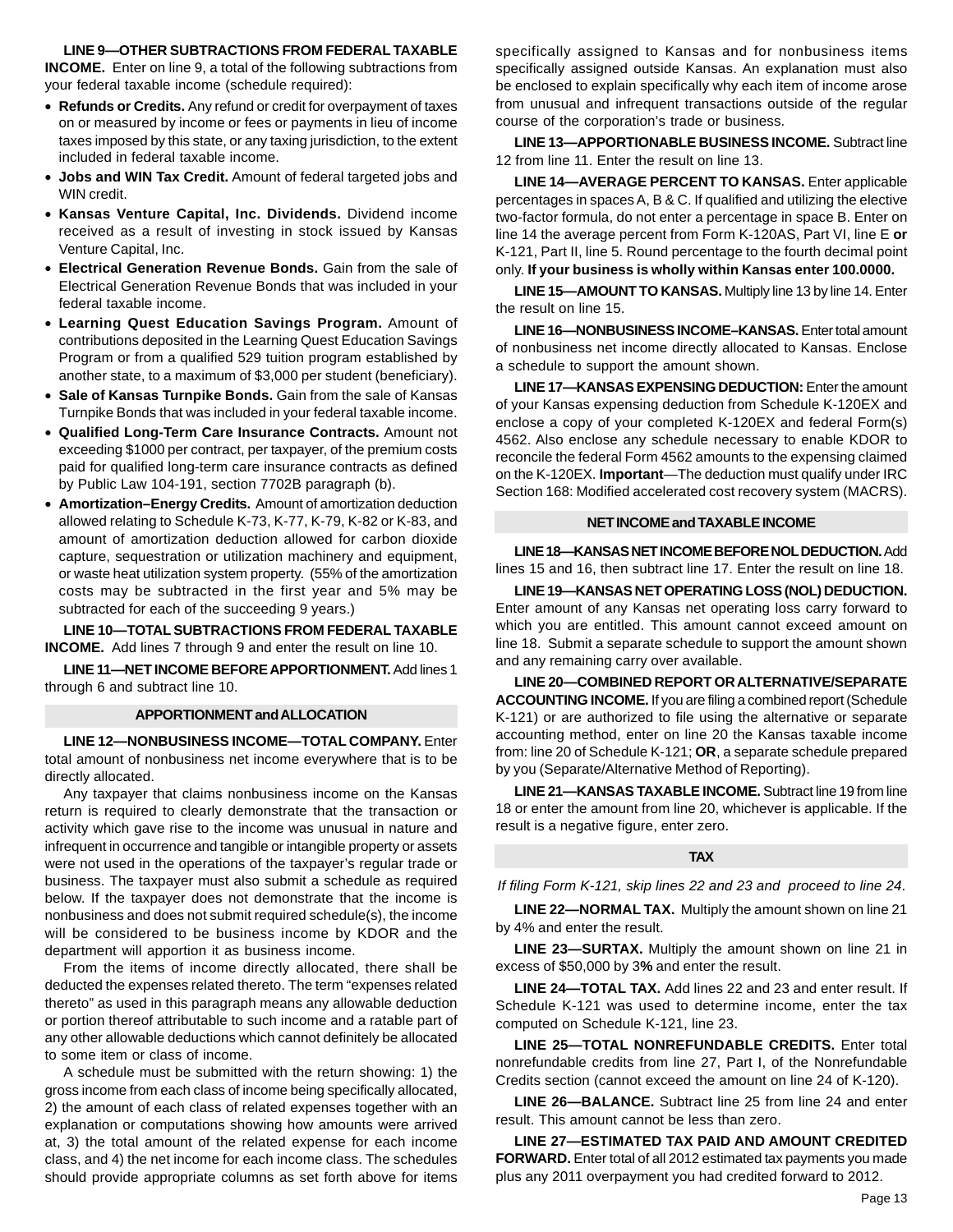**LINE 28-OTHER TAX PAYMENTS.** Enter any withholding amounts reported on Form K-19. Enclose Form(s) K-19.

**LINE 29—AMOUNT PAID WITH KANSAS EXTENSION.** Enter amount paid with your request for an extension of time to file.

**LINE 30—TOTAL OF OTHER REFUNDABLE CREDITS.** Enter total of all other refundable credits from line 37, Part I, of the Refundable Credits section.

**LINE 31—PAYMENT REMITTED ON ORIGINAL RETURN.** Use this line if you are filing an amended Corporate Income Tax return for the 2012 tax year. Enter amount of money you remitted to KDOR with your original 2012 return or any payment remitted with a previously filed 2012 amended return, including penalty and interest.

**LINE 32—OVERPAYMENT FROM ORIGINAL RETURN.** Use this line ONLY if you are filing an amended income tax return for the 2012 tax year. Enter amount of overpayment shown on your original return. Since you were refunded the overpayment or it was credited forward, the amount is a subtraction entry.

**LINE 33—TOTAL PREPAID CREDITS.** Add lines 27 through 31 and subtract line 32. Enter the result on line 33.

#### **BALANCE DUE**

**LINE 34—BALANCE DUE.** If line 26 is greater than line 33, subtract line 33 from line 26 and enter the result on line 34.

If the amount on line 34 is not paid by the due date or if a balance due return is filed after the due date, penalty and interest are added according to the rules outlined in lines 35 and 36.

**Extension of Time to File:** Interest is due on any delinquent tax balance, even if you have been granted an extension of time. If **90%**  of your tax is paid on or before the original due date of your return, an automatic extension is applied and no penalty is assessed.

**LINE 35—INTEREST.** If you paid your Kansas tax after the original due date, compute interest at the rate of .333% per month (or fraction thereof) on the balance due and enter the result on line 35.

**LINE 36—PENALTY.** If you paid your Kansas tax after the original due date, compute the penalty at 1% for each month (or portion thereof) the return is late or the tax is unpaid on the balance due amount, up to a maximum of 24%. Enter this amount on line 36.

**LINE 37—ESTIMATED TAX PENALTY.** If underpayment of estimated tax penalty is due, enter the amount from your Schedule K-220 on line 37 and enclose Schedule K-220 with the return. If you are annualizing to compute the penalty, check the box on line 37. Any corporation which began business in Kansas during this period is not required to file a declaration, and no underpayment of estimate tax penalty will be imposed.

**LINE 38—TOTAL TAX, INTEREST & PENALTY DUE.** Add the amounts on lines 34 through 37 and enter result. If amount due is more than \$5.00 **complete Form K-120V,** Corporate Payment Voucher. Make check or money order payable to "Kansas Corporate Tax." **Do not** staple or attach anything to your return.

Returned checks: A fee of \$30.00, plus costs for a registered letter (currently \$10.30), is charged on all returned checks.

#### **OVERPAYMENT**

**LINE 39—OVERPAYMENT.** If line 33 is greater than the sum of line 26 and line 37, subtract the sum of line 26 and line 37 from line 33 and enter the result on line 39.

**LINE 40—REFUND.** Enter on line 40 that part of line 39 you wish to be refunded. No refunds issued on amounts less than \$5.00.

**LINE 41—CREDIT FORWARD.** Enter the portion of line 39 you wish to have applied to your 2013 Kansas estimated tax (must be \$1 or more). If the amount on line 39 is less than \$5.00, you may carry it forward to 2013 as an additional credit even if you don't make estimated tax payments. The amount on this line cannot exceed the total of lines 27, 28 and 29.

#### **SIGNATURE and VERIFICATION**

The return must be signed and sworn to by the president, vice-president, or other principal officer. If the return is prepared by a firm or corporation, sign the return in the name of the firm or corporation. Any person or persons who prepares the return for compensation must sign the return and provide their EIN or SSN.

#### **LINE INSTRUCTIONS FOR FORM K-120, PARTS I THROUGH V**

#### **PART I — NONREFUNDABLE and REFUNDABLE CREDITS**

Every corporation must complete this section when claiming a Kansas tax credit. If you are eligible to claim any tax credits, complete the appropriate schedule and enclose it with your Kansas Corporate Income Tax return. Credit schedules are available on our web site.

#### **SCHEDULE OF NONREFUNDABLE CREDITS**

**LINES 1 THROUGH 26.** Enter on lines 1 through 26 any *nonrefundable* tax credits for which you are eligible. You must complete and enclose with Form K-120 the applicable credit schedule(s).

**LINE 27**—**TOTAL NONREFUNDABLE CREDITS.** Add lines 1 through 26 and enter the total on line 27 and on line 25 of Form K-120. This amount cannot exceed your total tax on line 24 of the Form K-120. **Important––**If filing a combined return (K-121), the amount of nonrefundable credits for each separate entity cannot exceed that entity's tax liability.

#### **SCHEDULE OF REFUNDABLE CREDITS**

**LINES 28 THROUGH 36.** Enter on lines 28 through 36 any *refundable* tax credits for which you are eligible. You must complete and enclose with your K-120 the applicable credit schedule(s).

**LINE 37—TOTAL REFUNDABLE CREDITS.** Add amounts on lines 28 through 36 and enter total on line 37, and line 30 of Form K-120.

#### **PART II — ADDITIONAL INFORMATION**

All corporations must answer all of the questions in Part II.

#### **PART III — AFFILIATED CORPORATIONS DOING BUSINESS IN KANSAS**

Every corporation must complete the information required in this section for every affiliated corporation doing business in Kansas. If additional space is needed, enclose a separate schedule.

#### **PART IV — SCHEDULE OF TAXES**

Every corporation must complete this section so KDOR can verify the amount of taxes to be added back on line 3 of the return. If taxes are included elsewhere in the federal return, you must complete a schedule and enclose it with the Kansas return.

#### **PART V — SCHEDULE OF INTEREST INCOME**

Every corporation must complete this section if they are claiming a modification for interest income on United States obligations on line 7, page 1 of Form K-120.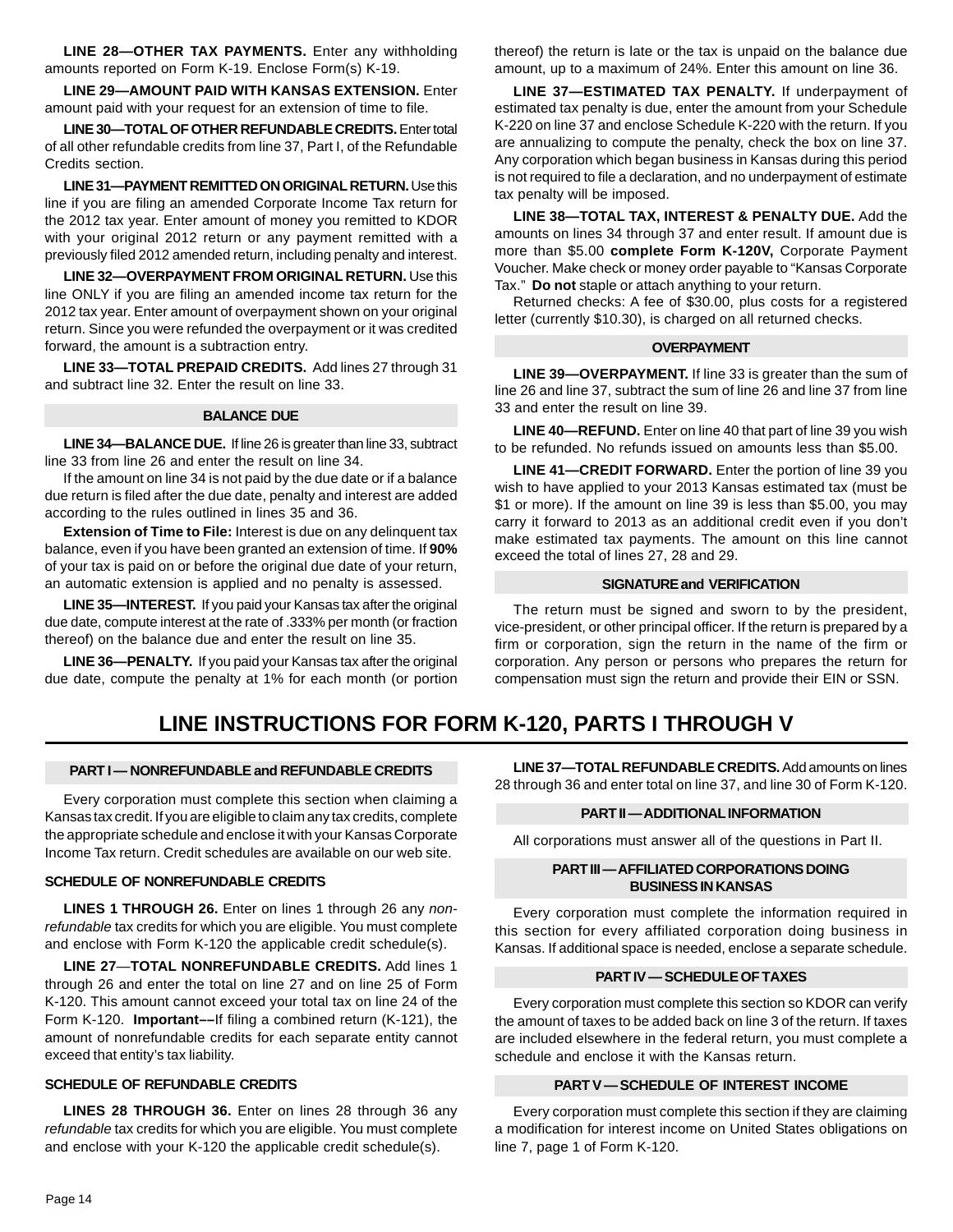You must complete and enclose Parts VI, VII, & VIII, of Form K-120AS with your K-120 if the corporation is doing business within and outside of Kansas and utilizing the apportionment formula to determine Kansas income.

#### **PART VI—APPORTIONMENT FORMULA**

Part VI is to be used by corporations which derive income from sources both within and without Kansas for the purpose of allocating and apportioning income. All business income is apportionable to Kansas by one of the following methods:

- Most corporations will multiply business income by a fraction, the numerator of which is the property factor plus the payroll factor plus the sales factor, and the denominator of which is three.
- Railroads will multiply business income by a fraction, the numerator of which is the freight car miles in this state and the denominator of which is the freight car miles everywhere.
- Interstate motor carriers will multiply business income by a fraction, the numerator of which is the total number of miles operated in this state and the denominator of which is the total number of miles operated everywhere.
- A qualifying taxpayer may elect to multiply business income by a fraction, the numerator of which is the property factor plus the sales factor, and the denominator of which is two. A qualifying taxpayer is any taxpayer whose payroll factor for a taxable year exceeds 200% of the average of the property factor and the sales factor. For additional information relating to this method and to determine if you are qualified, you may review K.S.A. 79-3279. If you qualify to use this method you are required to complete, for the first year, the payroll information on Form K-120AS, Part VI, line B *or* Form K-121, Part II, Section 2.
- Single Factor Apportionment all years beginning after 12/31/01, and at the election of the taxpayer made at the time of filing of the original return, the qualifying business income of any investment funds service corporation organized as a corporation or S corporation which maintains its primary headquarters and operations or is a branch facility that employs at least 100 individuals on a full-time equivalent basis in this state and has any investment company fund shareholders residenced in this state shall be apportioned to this state as provided in this subsection, as follows:

By multiplying the investment funds service corporation's qualifying business income from administration, distribution and management services provided to each investment company by a fraction, the numerator of which shall be the average of the number of shares owned by the investment company's fund shareholders residenced in this state at the beginning of and at the end of the investment company's taxable year that ends with or within the investment funds service corporation's taxable year, and the denominator of which shall be the average of the number of shares owned by the investment company's fund shareholders everywhere at the beginning of and at the end of the investment company's taxable year that ends with or within the investment funds service corporation's taxable year.

Descriptions of each of the factors in the three-factor formula follow. The laws applicable to these factors are contained in K.S.A. 79-3280 through K.S.A. 79-3287. The applicable regulations are contained in K.A.R. 92-12-84 through K.A.R. 92-12-103, all of which can be found in our Policy Information Library at: **ksrevenue.org**

**LINE A—Property Factor.** The property factor shall include all real and tangible personal property owned or rented and used during the income year to produce business income. Property used in connection with the production of nonbusiness income shall be

excluded from the factor. Property shall be included in the property factor if it is actually used or is available for or capable of being used during the income year for the production of business income. Property used in the production of business income shall remain in the property factor until its permanent withdrawal is established by an identifiable event such as its sale or conversion to the production of nonbusiness income.

The numerator of the property factor shall include the average value of the taxpayer's real and tangible personal property owned and used in Kansas during the income year for the production of income, plus the value of rented real and tangible personal property so used. Property owned by the taxpayer in transit between locations of the taxpayer shall be considered to be at the destination for purposes of the property factor. Property in transit between a buyer and seller which is included by a taxpayer in the denominator of its property factor in accordance with its regular accounting practices shall be included in the numerator according to the state of destination. The value of mobile or movable property, such as construction equipment, trucks and/or leased electronic equipment which are located within and without Kansas during the income year, shall be determined for purposes of the numerator of the factor on the basis of total time within Kansas during the income year. Property owned by the taxpayer shall be valued at its original cost. As a general rule, "original cost" is deemed to be the basis of the property for federal income tax purposes at the time of acquisition by the taxpayer and adjusted by subsequent capital additions or improvements thereto and partial disposition thereof, by reason of sale, exchange, abandonment, etc. Property rented by the taxpayer is valued at eight times the net annual rental rate. As a general rule, the average value of property owned by the taxpayer shall be determined by averaging the values at the beginning and ending of the income year. However, the Director of Taxation may require or allow averaging by monthly values if such method of averaging is required to properly reflect the average value of the taxpayer's property for the income year.

**LINE B—Payroll Factor.** The payroll factor shall include the total amount paid by the taxpayer for compensation during the tax period. The total amount "paid" to the employees is determined upon the basis of the taxpayer's accounting method. If the taxpayer has adopted the accrual method of accounting, all compensation properly accrued shall be deemed to have been paid. Notwithstanding the taxpayer's method of accounting, at the election of the taxpayer, compensation paid to employees may be included in the payroll factor by use of the cash method if the taxpayer is required to report such compensation under such method for unemployment compensation purposes. The term "compensation" means wages, salaries, commissions and any other form of remuneration paid to employees for personal services. Payments made to an independent contractor or any other person not properly classifiable as an employee are excluded. Only amounts paid directly to employees are included in the payroll factor. The compensation of any employee on account of activities which are connected with the production of nonbusiness income shall be excluded from the factor. The denominator of the payroll factor is the total compensation paid everywhere during the income year.

The numerator of the payroll factor is the total amount paid in Kansas during the income year by the taxpayer for compensation. Compensation is paid in Kansas if any one of the following tests, applied consecutively, are met: (a) The employee's service is performed entirely within Kansas; (b) The employee's service is performed both inside and outside of Kansas, but the service performed without this State is "incidental" to the employee's service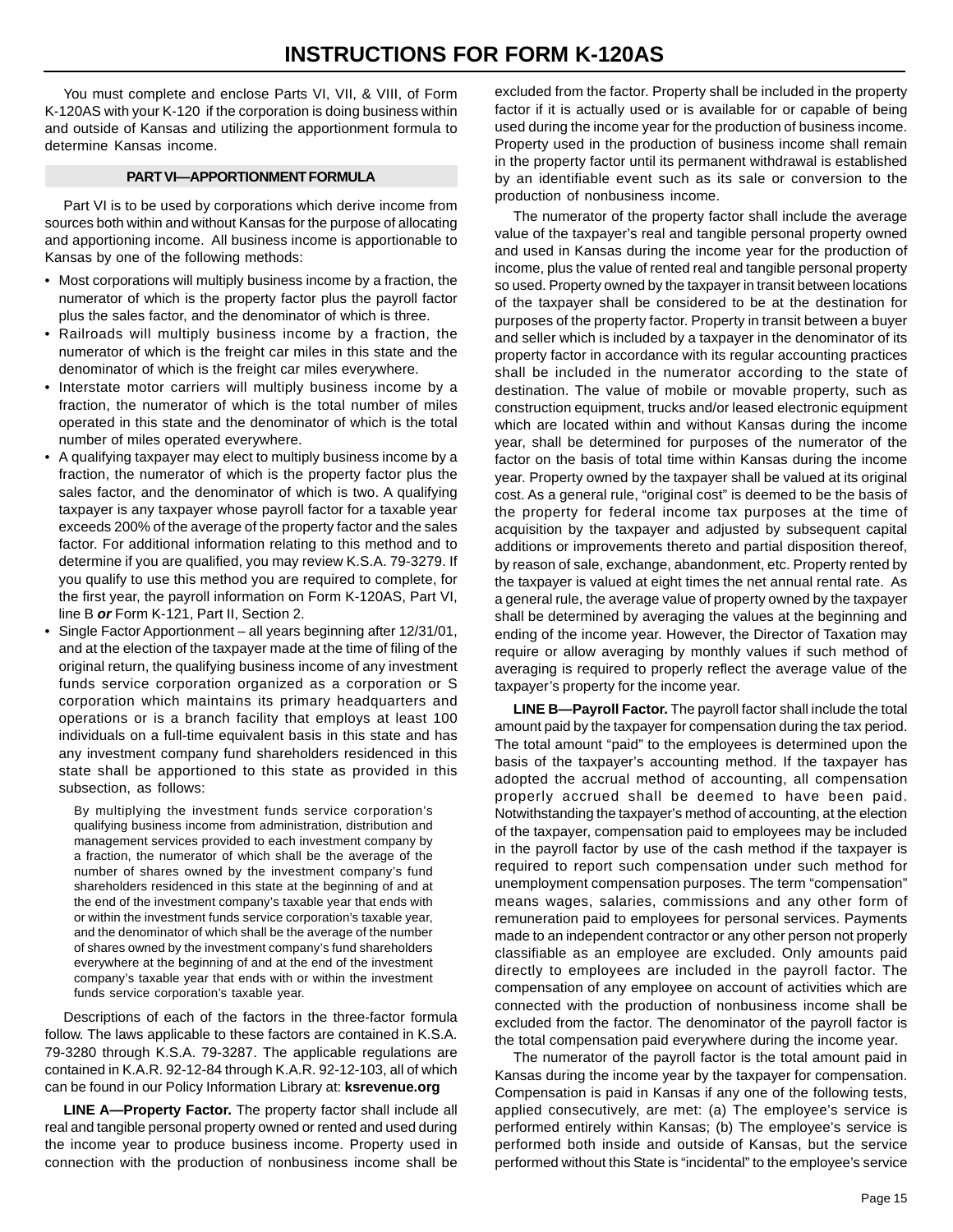in Kansas (the word "incidental" means any service which is temporary or transitory in nature, or which is rendered in connection with an isolated transaction); (c) If the employee's services are performed both inside and outside of Kansas, the employee's compensation will be attributed to Kansas if: (1) the employee's base of operations is in Kansas; or (2) there is no base of operations in any state in which some part of the service is performed, but the place from which the service is directed or controlled is in Kansas; or (3) the base of operations or the place from which the service is directed or controlled is not in any state in which some part of the service is performed, but the employee's residence is in Kansas. The term "base of operation" is the place from where employees begin work and to which they customarily return in order to receive instructions from the taxpayer or communications from his customers or other persons, or to replenish stock or other materials, repair equipment, or perform any other functions necessary to the exercise of their trade or profession at some other point or points.

**LINE C—Sales Factor.** For purposes of the sales factor of the apportionment formula, the term "sales" means all gross receipts derived by the taxpayer from transactions and activity in the regular course of such trade or business. The following are rules for determining "sales" in various situations:

- **•** In the case of a taxpayer engaged in manufacturing and selling or purchasing and reselling goods or products, "sales" includes all gross receipts from the sales of such goods or products (or other property of a kind which would properly be included in the inventory of the taxpayer if on hand at the close of the income year) held by the taxpayer primarily for sale to customers in the ordinary course of its trade or business. "Gross receipts" for this purpose means gross sales, less returns and allowances, and includes all interest income, service charges, carrying charges, or time-price differential charges incidental to such sales. Federal and state excise taxes (including sales taxes) shall be included as part of such receipts if such taxes are passed on to the buyer or included as part of the selling price of the product.
- **•** In the case of cost plus fixed fee contracts, such as the operation of a government-owned plant for a fee, "sale" includes the entire reimbursed cost, plus the fee.
- **•** In the case of a taxpayer engaged in providing services, such as the operation of an advertising agency, or the performance of equipment service contracts, or research and development contracts, "sales" includes the gross receipts from the performance of such services, including fees, commissions, and similar items.
- **•** In the case of a taxpayer engaged in renting real or tangible property, "sales" includes the gross receipts from the rental, lease, or licensing the use of the property.
- **•** In the case of a taxpayer engaged in the disposition of noninventory assets and property used or purchased in the regular course of business, "sales" includes the capital gain or ordinary gain realized from such disposition. The term "sales" does not include the return of capital or recovery of basis with respect to non-inventory capital assets.
- **•** For all taxable years beginning after December 31, 2007, in the case of sales of intangible business assets, only the net gains from the sale shall be included in the sales factor.

The numerator of the sales factor shall include gross receipts attributable to Kansas and derived by the taxpayer from transactions and activity in the regular course of its trade or business. All interest income, service charges, carrying charges, or time-priced differential charges incidental to such gross receipts shall be included regardless of the place where the accounting records are

maintained or the location of the contract or other evidence of indebtedness.

#### **Sale of Tangible Personal Property in this State:**

- **•** Gross receipts from sales of tangible personal property (except sales to the United States Government) are in this state if:
	- the property is delivered or shipped to a purchaser within this state regardless of the f.o.b. point or other conditions of sale;
	- the property is shipped from an office, store, warehouse, factory, or other place of storage in this state and the taxpayer is not taxable in the state of the purchaser.
- **•** Property shall be deemed to be delivered or shipped to a purchaser within this state if the recipient is located in this state, even though the property is ordered from outside this state.
- **•** Property is delivered or shipped to a purchaser within this state if the shipment terminates in this state, even though the property is subsequently transferred by the purchaser to another state.
- **•** The term "purchaser within this state" shall include the ultimate recipient of the property if the taxpayer in this state, at the designation of the purchaser, delivers to or has the property shipped to the ultimate recipient within this state.
- **•** When property being shipped by a seller from the state of origin to a consignee in another state is diverted while enroute to a purchaser in this state, the sales are in this state.
- **•** If a taxpayer whose salesman operates from an office located in this state makes a sale to a purchaser in another state in which the taxpayer is not taxable and the property is shipped directly by a third party to the purchaser, the following rules apply:
	- if the taxpayer is taxable in the state from which the third party ships the property, then the sale is in such state;
	- if the taxpayer is not taxable in the state from which the property is shipped, then the sale is in this state.

**Sales to the United States Government:** Gross receipts from the sales of tangible personal property to the United States Government are to be included in Kansas if the property is shipped from an office, store, warehouse, factory, or other place of storage in this state. Only sales for which the United States Government makes direct payment to the seller pursuant to the terms of its contract constitute sales to the United States Government. Thus, as a general rule, sales by a subcontractor to the prime contractor, the party to the contract with the United States Government, does not constitute sales to the United States Government.

**Sales Other Than Sales of Tangible Personal Property:** K.S.A. 79-3287 provides for the inclusion in the numerator of the sales factor of gross receipts from transactions other than sales of tangible personal property (including transactions with the United States Government). Under this section gross receipts are attributed to Kansas if the income-producing activity which gave rise to the receipts is performed within Kansas or if property producing the receipts is located within Kansas.

Gross receipts are attributed to Kansas if, with respect to a single item of income, the income-producing activity is performed within and without Kansas but the greater proportion of the incomeproducing activity is performed in Kansas, based on costs of performance. In cases where services are performed partly within and partly without Kansas, the services performed in each state will usually constitute a separate income-producing activity; in such case, the gross receipts for the performance of services attributable to Kansas shall be measured by the ratio which the time spent in performing such services in this state bears to the total time spent in performing such services everywhere. Time spent in performing services includes the amount of time expended in the performance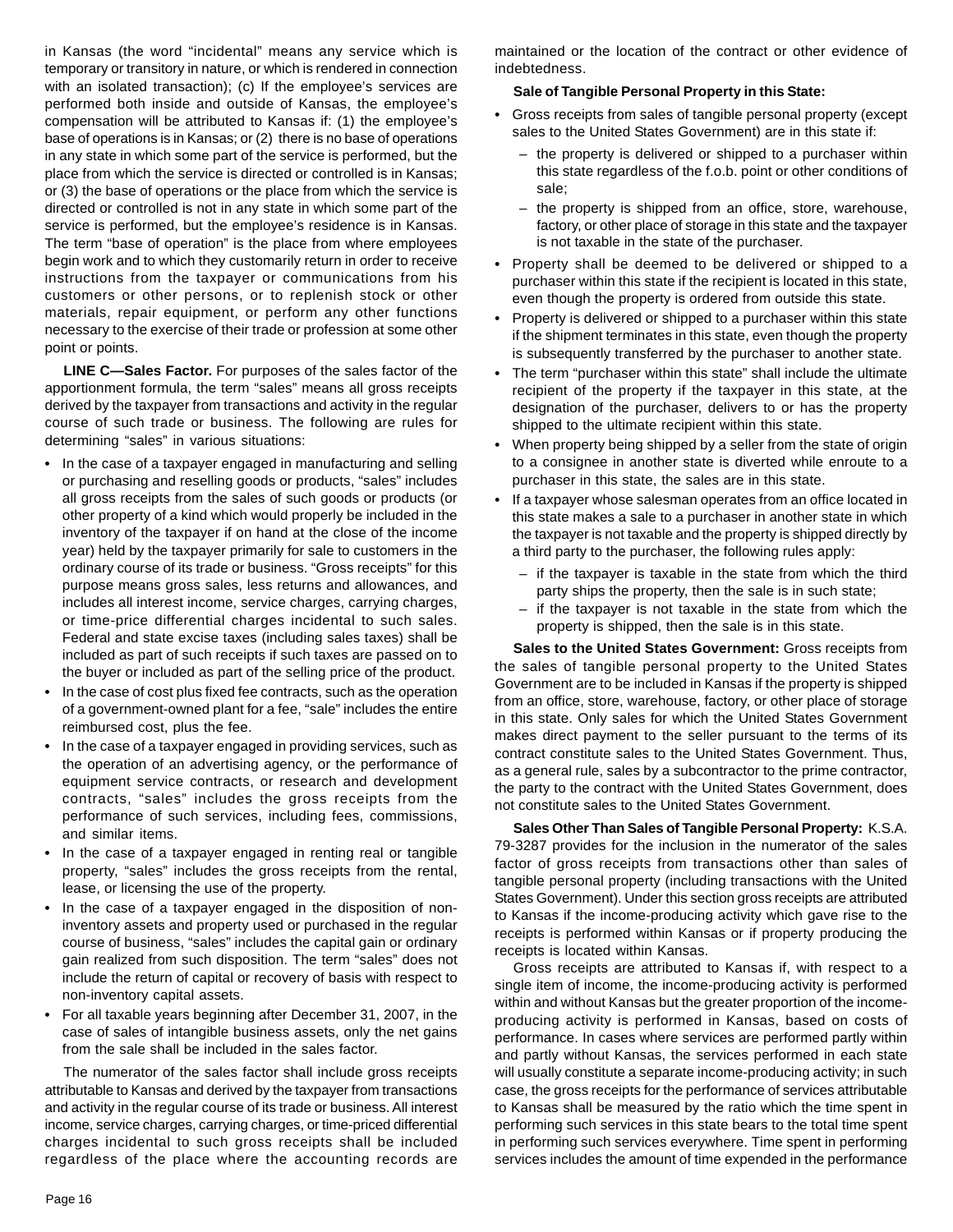of a contract or other obligation which gives rise to such gross receipts. Personal service not directly connected with the performance of the contract or other obligation, such as time expended in negotiating the contract, is excluded from the computation.

**LINE D(1) — TOTAL PERCENT.** If you are utilizing the three-factor formula to apportion income to Kansas, add lines A, B and C.

**LINE D(2) — TOTAL PERCENT.** If you are qualified and are utilizing the elective two-factor formula to apportion income to Kansas, add lines A and C.

**LINE E — AVERAGE PERCENT.** Divide line D(1) or D(2), whichever is applicable, by the number of factors used in the formula. For instance, if you are using the three-factor formula and the corporation does not have payroll anywhere, divide by 2.

#### **Consistency in Reporting**

In completing Form K-120, K-120AS and K-121, if, with respect to prior tax years and to filing other states' tax returns, the taxpayer departs from or modifies the manner in which income has been classified as business income from nonbusiness income, in valuing property or of excluding or including property in the property factor, in the treatment of compensation paid in the payroll factor, or in excluding or including gross receipts in the sales factor, the taxpayer shall disclose by separate enclosed schedule the nature

and extent of the variance or modification. Only inconsistencies in the denominators of the property, payroll, and sales factors which materially affect the amount of business income apportioned to Kansas need to be disclosed. Inconsistencies in the determination of nonbusiness income and in the denominators of the factors due to a difference in state laws or regulations must be identified by that state's statute or regulation section number and shown on the separate schedule. The amount of each inconsistency by state is to be shown.

When a taxpayer makes sales of tangible personal property which are shipped from Kansas and assigned to a state in which the taxpayer does not file a return or report, the taxpayer shall identify the state to which the property is shipped, report the total amount of sales assigned to such state, and furnish the facts upon which the taxpayer relies as establishing jurisdiction to tax by such state.

#### **PART VII — ADDITIONAL INFORMATION**

All corporations must answer all questions.

#### **PART VIII — AFFILIATED CORPORATION INFORMATION**

All corporations must complete this section and indicate which of the affiliated corporations have property or payroll or sales in either the "total company" factors or the "within Kansas" factors of the apportionment formula on Part VI of the return.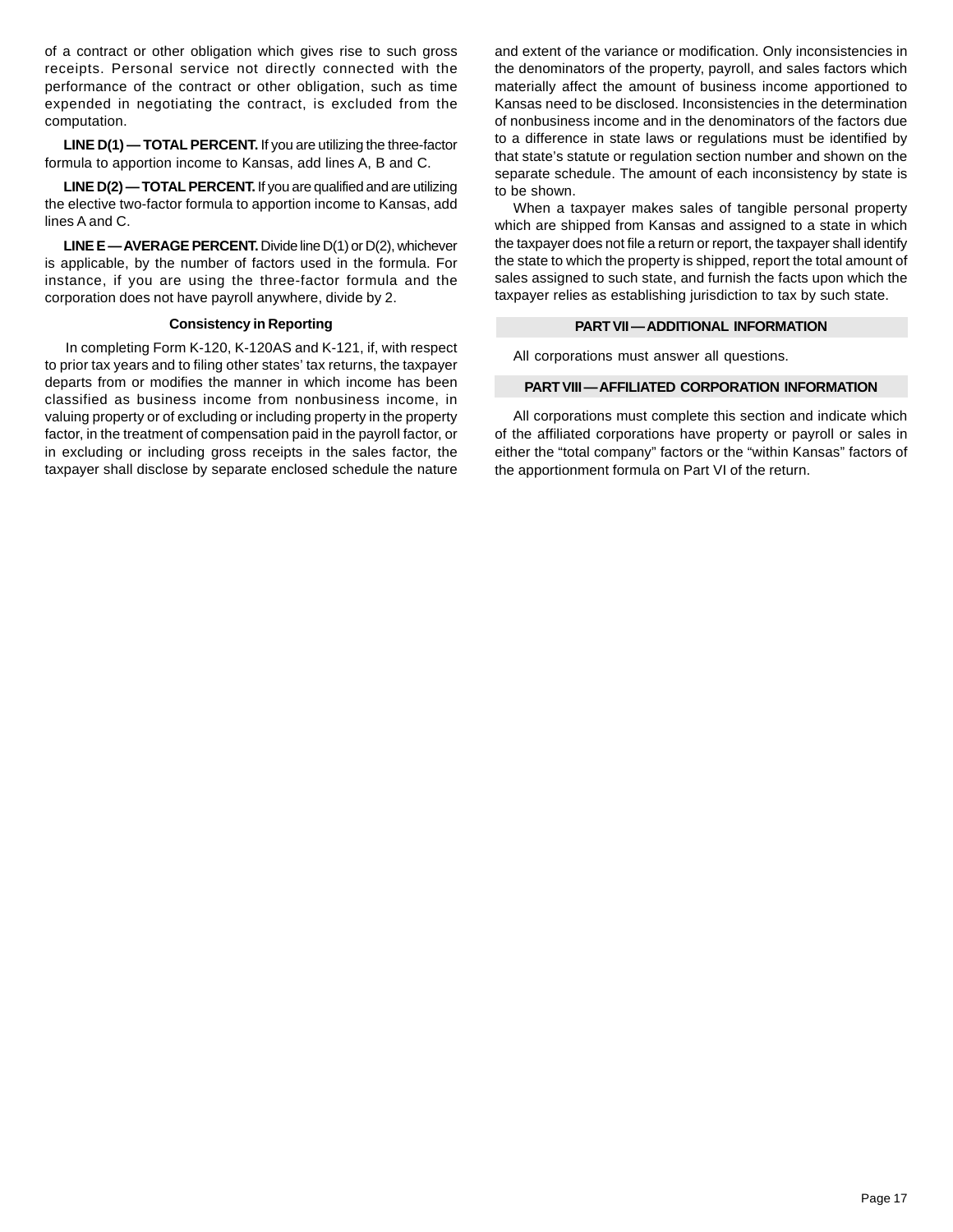

**K-121 KANSAS** 

150618

**COMBINED INCOME METHOD OF REPORTING** 

For the taxable year beginning \_\_\_\_\_\_\_\_\_\_\_\_\_\_\_\_ 20\_\_\_\_ , ending \_\_\_\_\_\_\_\_\_\_\_\_\_\_\_\_\_\_\_\_\_, 20\_\_\_\_

Name As Shown on Form K-120 **Employer Identification Number (EIN)** Employer Identification Number (EIN)

#### **PART I KANSAS COMBINED NET INCOME**

| Enter separate corporate names and federal<br>identification numbers |                                                                         | Corporation A | Corporation B | Eliminations<br>(Explain Below) | Combined Income |  |
|----------------------------------------------------------------------|-------------------------------------------------------------------------|---------------|---------------|---------------------------------|-----------------|--|
|                                                                      |                                                                         |               |               |                                 |                 |  |
|                                                                      |                                                                         |               |               |                                 |                 |  |
|                                                                      |                                                                         |               |               |                                 |                 |  |
|                                                                      |                                                                         |               |               |                                 |                 |  |
|                                                                      | 3. Taxes on or measured by income or fees or payments in lieu of        |               |               |                                 |                 |  |
|                                                                      |                                                                         |               |               |                                 |                 |  |
|                                                                      | 5. Other additions to federal taxable income (Enclose schedule)         |               |               |                                 |                 |  |
|                                                                      |                                                                         |               |               |                                 |                 |  |
|                                                                      |                                                                         |               |               |                                 |                 |  |
|                                                                      | 8. IRC Section 78 and 80% of foreign dividends (Enclose schedule)       |               |               |                                 |                 |  |
|                                                                      | 9. Other subtractions from federal taxable income (Enclose schedule)    |               |               |                                 |                 |  |
|                                                                      |                                                                         |               |               |                                 |                 |  |
|                                                                      | 11. Net income before apportionment (Subtract line 10 from line 6)      |               |               |                                 |                 |  |
|                                                                      | 12. Nonbusiness income-Total company (Enclose schedule)                 |               |               |                                 |                 |  |
|                                                                      | 13. Apportionable business income (Subtract line 12 from line 11)       |               |               |                                 |                 |  |
|                                                                      |                                                                         |               |               |                                 |                 |  |
|                                                                      | 15. Amount to Kansas (Line 14, Corp. A & B multiplied by line 13        |               |               |                                 |                 |  |
|                                                                      |                                                                         |               |               |                                 |                 |  |
|                                                                      | 16. Nonbusiness income-Kansas (Enclose schedule)                        |               |               |                                 |                 |  |
|                                                                      | 17. Kansas expensing deduction (See instructions for K-120EX)           |               |               |                                 |                 |  |
|                                                                      | 18. Kansas net income (Add lines 15 & 16, then subtract line 17)        |               |               |                                 |                 |  |
|                                                                      | 19. Kansas net operating loss deduction (Enclose schedule)              |               |               |                                 |                 |  |
|                                                                      | 20. Combined report income (Subtract line 19 from line 18. Enter the    |               |               |                                 |                 |  |
|                                                                      |                                                                         |               |               |                                 |                 |  |
|                                                                      |                                                                         |               |               |                                 |                 |  |
|                                                                      | 22. Surtax (3% of amount on line 20 in excess of \$50,000)              |               |               |                                 |                 |  |
|                                                                      | 23. Total tax (Add lines 21 & 22, enter on line 24, page 2, Form K-120) |               |               |                                 |                 |  |

**EXPLANATION OF ELIMINATIONS:** 

**ENCLOSE A COPY OF FEDERAL FORM 851 WITH THIS SCHEDULE**

**(Any corporation filing using the combined income method with more than one entity doing business in Kansas may file one Kansas return reporting the total Kansas combined income and tax on that return.)**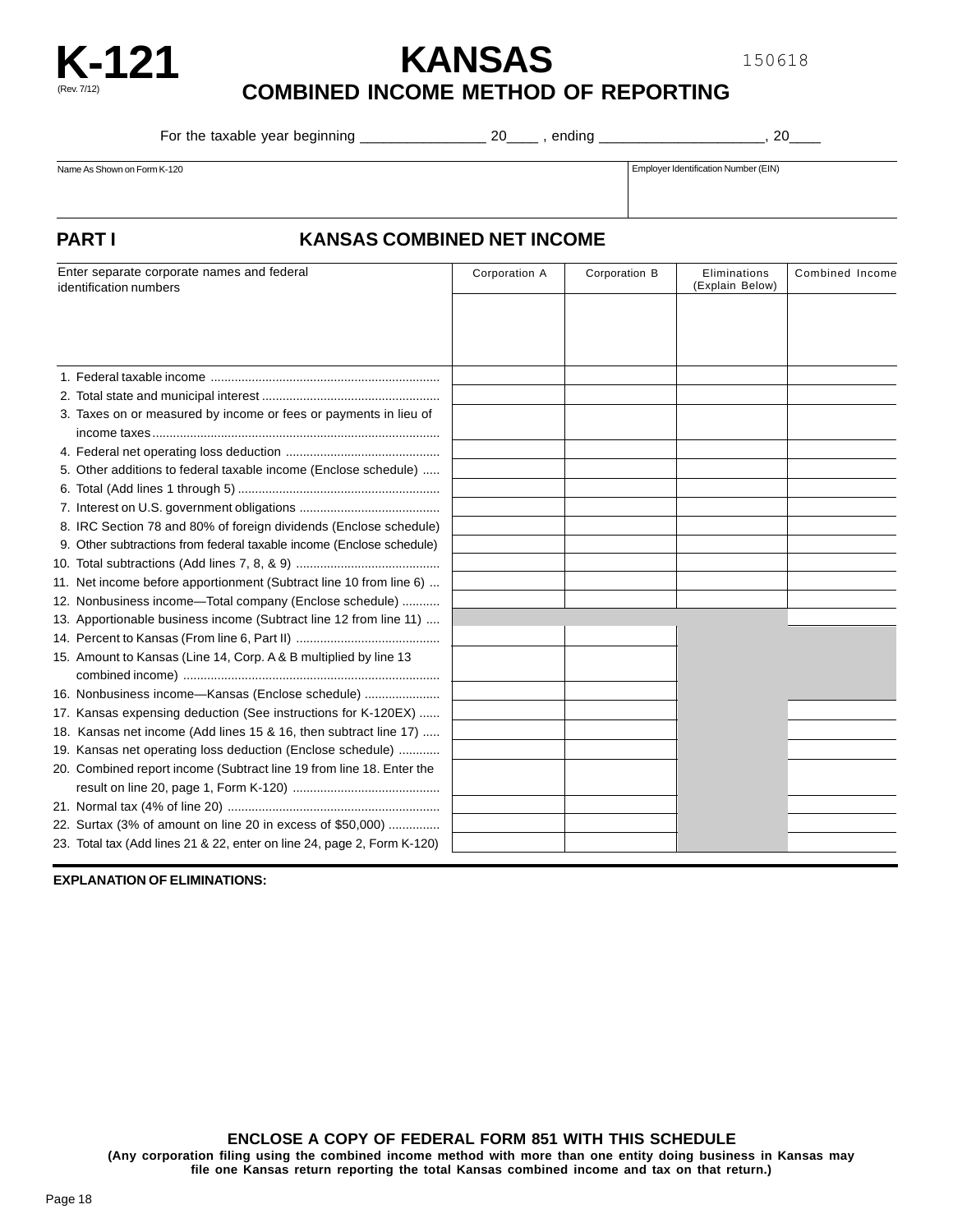(Form K-121)

#### **PART II APPORTIONMENT FORMULA**

150718

| ונים היווייטיון                                                                                                       |               |             |                                                         |               |              |             |                |
|-----------------------------------------------------------------------------------------------------------------------|---------------|-------------|---------------------------------------------------------|---------------|--------------|-------------|----------------|
|                                                                                                                       | Corporation A |             | Corporation B                                           |               | Total        |             | Percent        |
|                                                                                                                       | Within Kansas |             |                                                         | Within Kansas |              | Company     | Within         |
| 1a. Value of owned real and tangible personal                                                                         | Beg. of Year  | End of Year | Beg. of Year                                            | End of Year   | Beg. of Year | End of Year | Kansas         |
| property used in the business at original cost.                                                                       |               |             |                                                         |               |              |             |                |
|                                                                                                                       |               |             |                                                         |               |              |             |                |
|                                                                                                                       |               |             |                                                         |               |              |             |                |
|                                                                                                                       |               |             |                                                         |               |              |             |                |
| Other Tangible Assets (Enclose schedule)                                                                              |               |             |                                                         |               |              |             |                |
|                                                                                                                       |               |             |                                                         |               |              |             |                |
|                                                                                                                       |               |             |                                                         |               |              |             |                |
| Average Owned Property (Beg. + End $\div$ 2)                                                                          |               |             |                                                         |               |              |             |                |
| 1b. Net annual rental property. Multiplied by 8                                                                       |               |             |                                                         |               |              |             |                |
|                                                                                                                       |               |             |                                                         |               |              |             |                |
|                                                                                                                       |               |             |                                                         |               |              |             |                |
| Percentage: Corporation A (Divide Corp. A by Total Co.)                                                               |               |             |                                                         |               |              |             | 1 A            |
| Percentage: Corporation B (Divide Crop. B by Total Co.)                                                               |               |             |                                                         |               |              |             |                |
|                                                                                                                       |               |             |                                                         |               |              |             | 1B             |
| 2. Wages, salaries, commissions and other compensation of<br>employees related to business income included in return. |               |             |                                                         |               |              |             |                |
|                                                                                                                       |               |             |                                                         |               |              |             |                |
|                                                                                                                       |               |             |                                                         |               |              |             |                |
|                                                                                                                       |               |             |                                                         |               |              |             |                |
| Percentage: Corporation A (Divide Corp. A by Total Co.)                                                               |               |             |                                                         |               |              |             | 2A             |
| Percentage: Corporation B (Divide Corp. B by Total Co.)                                                               |               |             |                                                         |               |              |             |                |
|                                                                                                                       |               |             |                                                         |               |              |             | 2B             |
| 3. Sales (Gross receipts, less returns and allowances)                                                                |               |             |                                                         |               |              |             |                |
| a. Sales delivered or shipped to purchasers in Kansas:                                                                |               |             |                                                         |               |              |             |                |
|                                                                                                                       |               |             |                                                         |               |              |             |                |
|                                                                                                                       |               |             |                                                         |               |              |             |                |
| b. Sales shipped from Kansas to:                                                                                      |               |             |                                                         |               |              |             |                |
|                                                                                                                       |               |             |                                                         |               |              |             |                |
| Purchasers in a state where the taxpayer would not be<br>(2)                                                          |               |             |                                                         |               |              |             |                |
| taxable (e.g., under Public Law 86-272)                                                                               |               |             |                                                         |               |              |             |                |
|                                                                                                                       |               |             |                                                         |               |              |             |                |
|                                                                                                                       |               |             |                                                         |               |              |             |                |
|                                                                                                                       |               |             |                                                         |               |              |             |                |
|                                                                                                                       |               |             |                                                         |               |              |             |                |
|                                                                                                                       |               |             |                                                         |               |              |             |                |
|                                                                                                                       |               |             |                                                         |               |              |             |                |
|                                                                                                                       |               |             |                                                         |               |              |             |                |
|                                                                                                                       |               |             |                                                         |               |              |             |                |
| Percentage: Corporation A (Divide Corp. A by Total Co.)                                                               |               |             |                                                         |               |              |             | 3 A            |
| Percentage: Corporation B (Divide Corp. B by Total Co.)                                                               |               |             |                                                         |               |              |             | 3B             |
| 4. Total Percent:<br>Corporation A (Add lines 1A, 2A, & 3A)                                                           |               |             |                                                         |               |              |             | 4A             |
| Corporation B (Add lines 1B, 2B, & 3B)                                                                                |               |             | If utilizing three factor formula                       |               |              |             | 4 <sub>B</sub> |
| 5. Total Percent:<br>Corporation A (Add lines 1A & 3A)                                                                |               |             |                                                         |               |              |             | 5A             |
| Corporation B (Add lines 1B & 3B)<br>If qualified and utilizing two factor formula                                    |               |             |                                                         |               |              | 5B          |                |
| 6. Average Percent:<br>Corporation A (To Line 14, Part I, Page 1)                                                     |               |             |                                                         |               |              |             | 6 A            |
| Corporation B (To Line 14, Part I, Page 1)                                                                            |               |             | Average percent of line 4 or 5, whichever is applicable |               |              |             | 6B             |